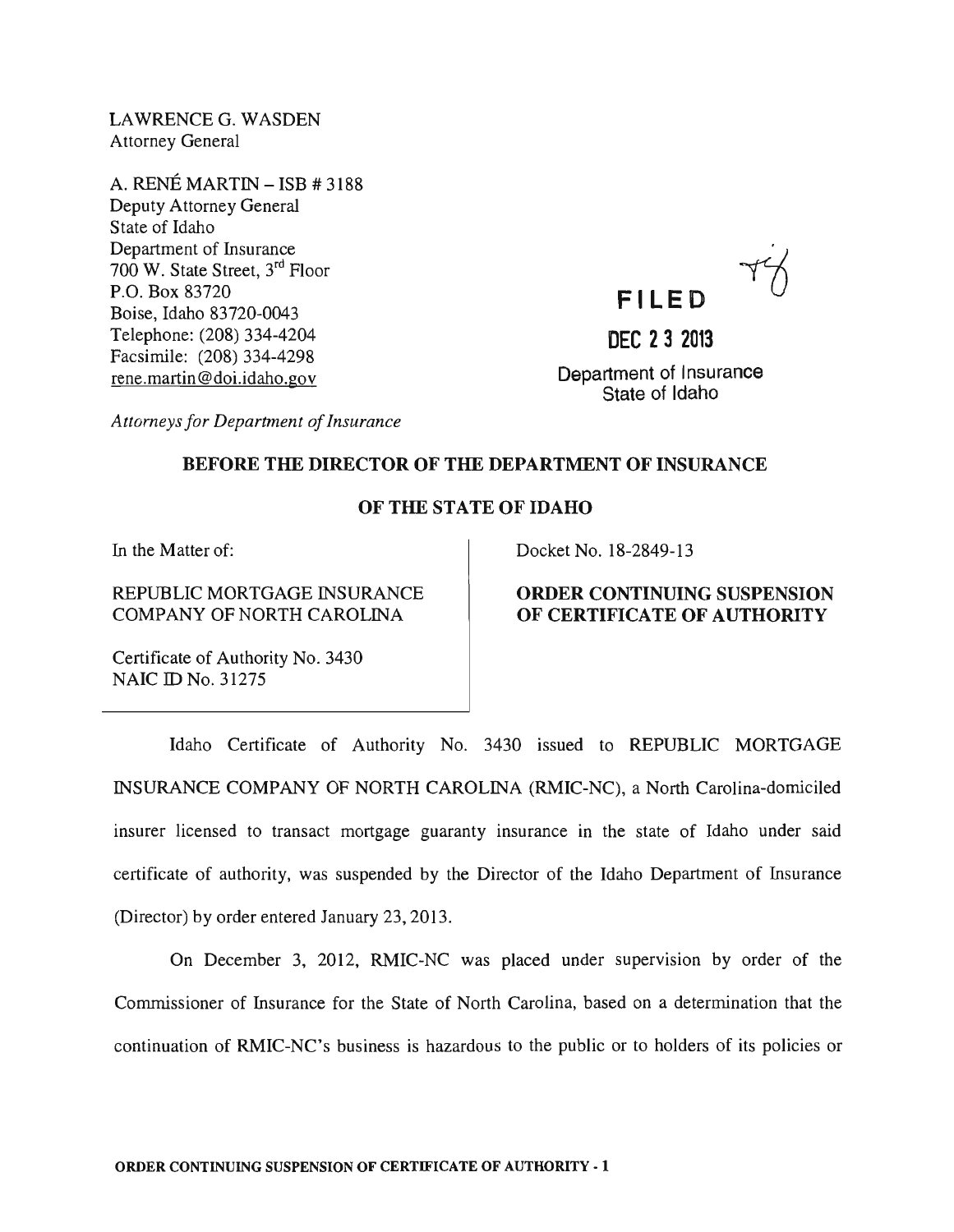certificates of insurance. RMIC-NC continues to be under supervision as of the date of this Order.

The Director, having reviewed the foregoing and the requirements of Idaho Code § 41- 327, and good cause appearing therefor,

NOW, THEREFORE, IT IS HEREBY ORDERED, pursuant to Idaho Code § 41-327(3), that Certificate of Authority No. 3430 issued to RMIC-NC be CONTINUED IN SUSPENSION, effective immediately, for a period of one (1) year from the date of this order. The Director may terminate the suspension sooner if the cause for said suspension is corrected and RMIC-NC is otherwise in compliance with title 41, Idaho Code.

IT IS FURTHER ORDERED that RMIC-NC shall comply with the requirements of Idaho Code § 41-329, including § 41-329(2), which states: "During the suspension period the insurer shall not solicit or write any new business in this state, but shall file its annual statement, pay fees, licenses, and taxes as required under this code, and may service its business already in force in this state, as if the certificate of authority had continued in force."

IT IS FURTHER ORDERED, pursuant to Idaho Code § 41-330(1), that, within four (4) days after notice of this suspension is provided, RMIC-NC shall notify, by any available means, every person authorized to write business in the state of Idaho by said insurance company, to immediately cease to write any further insurance business for RMIC-NC in Idaho, unless RMIC-NC has already taken such action pursuant to prior order of suspension by the Director.

DATED this **13 <sup>RQ</sup>** day of December, 2013.

STATE OF IDAHO DEPARTMENT OF INSURANCE

ram feal

Director

ORDER CONTINUING SUSPENSION OF CERTIFICATE OF AUTHORITY· 2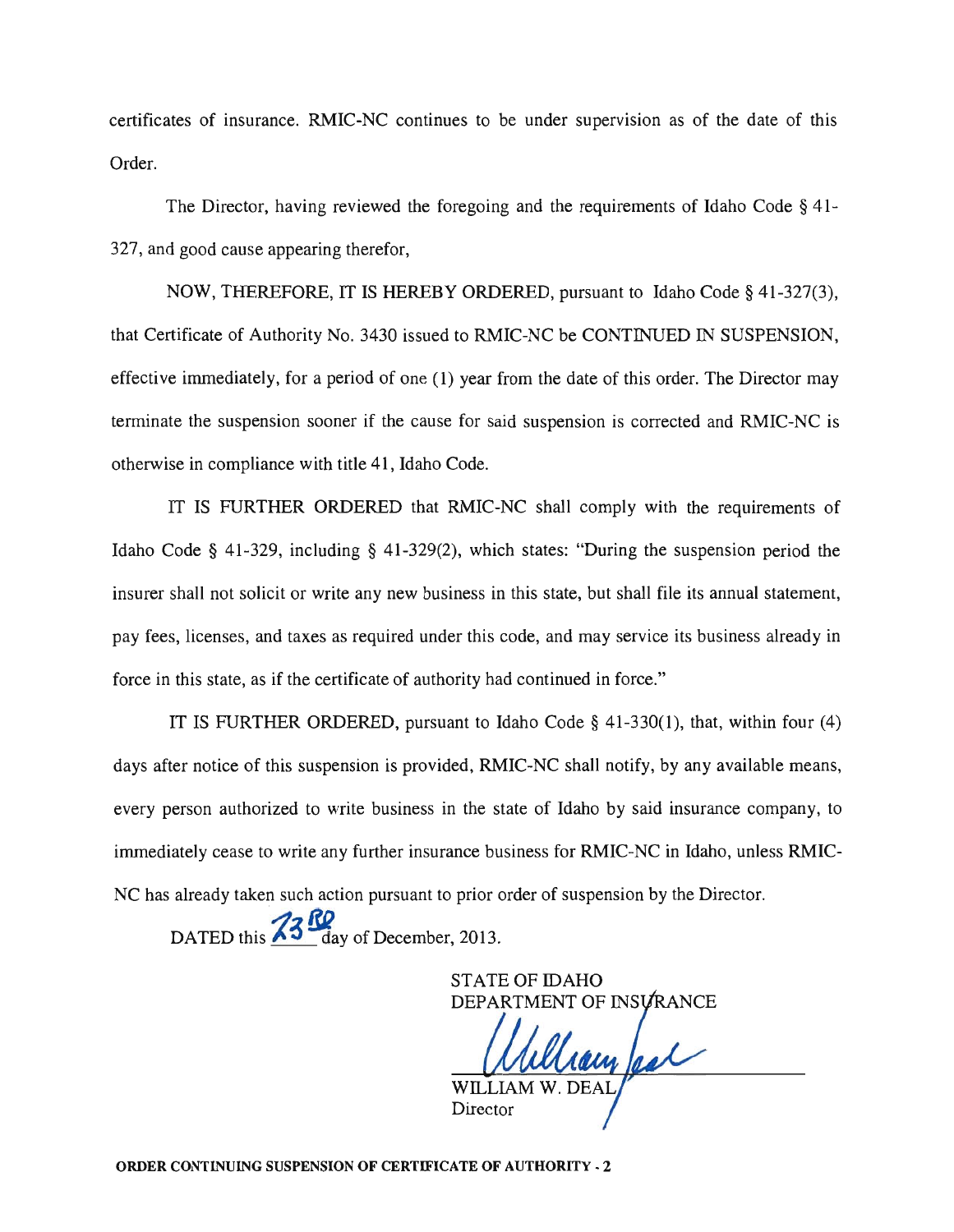#### NOTIFICATION OF RIGHTS

This is a final order of the Director. Any party. may file a motion for reconsideration of this final order within fourteen (14) days of the service date of this order. The agency will dispose of the petition for reconsideration within twenty-one (21) days of its receipt, or the petition will be considered denied by operation of law. *See* Idaho Code § 67-5246(4).

Pursuant to Idaho Code  $\S$ § 67-5270 and 67-5272, any party aggrieved by this final order or orders previously issued in this case may appeal this final order and all previously issued orders in this case to district court by filing a petition in the district court of the county in which:

- 1. A hearing was held,
- ii. The final agency action was taken,
- iii. The party seeking review of the order resides, or operates its principal place of business in Idaho, or
- iv. The real property or personal property that was the subject of the agency action is located.

An appeal must be filed within twenty-eight (28) days of (a) the service date of this final order, (b) an order denying petition for reconsideration, or (c) the failure within twenty-one (21) days to grant or deny a petition for reconsideration, whichever is later. *See* Idaho Code § 67-5273. The filing of an appeal to district court does not itself stay the effectiveness or enforcement of the order under appeal.